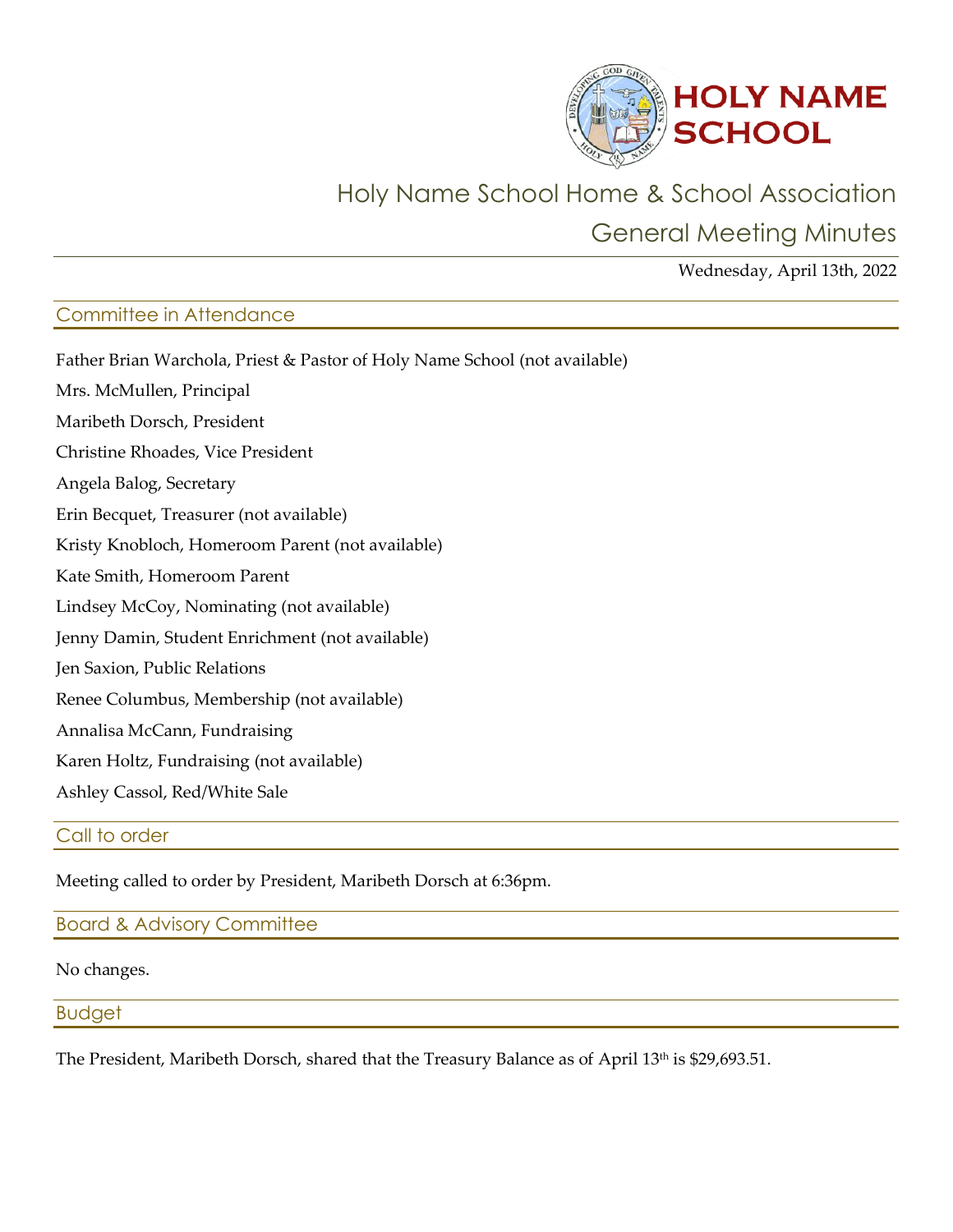## Pastor and Principal's Report

#### *No Pastor's Report*

*No Principal's Report*

#### Committee Reports

#### Committee reports

- Homeroom Parent(s)
	- o Nothing to report
- Nominating
	- o Nothing to report
- School Enrichment
	- o Jim Basketball Jones May 25th
- Public Relations
	- o 30 total blankets (both handmade and donated) given to Project Linus
	- $\circ$  7&8<sup>th</sup> graders were trained in CPR; 6<sup>th</sup> graders to complete training soon
	- o Project for May something with Turner Apartments (TBD)
- Membership
	- o Drawings for gifts from those in attendance
- **Fundraising** 
	- o Restaurant Nights:
		- March Our Station House \$100 donation
		- $\blacksquare$  Late April Rik n Nik's (date TBD)
		- May  $13<sup>th</sup>$  Island BBQ (date of Hawk Walk)
		- May  $27<sup>th</sup>$  Kristy Kreme (10am 12pm; last day of school!)
	- o Hawk Walk:
		- Prizes so far Eburg pool passes, DelGrosso's tickets, Millrats tickets
		- Music/DJ to be provided?
		- Volunteers need clearances; Annalisa will contact in early May
		- \$22,000+ in funds raised already!
- Red & White Sale Ashley
	- $\circ$  Spring Spirit sale new design (HAWK = helpful, academic, welcoming, and kind)
	- $\circ$  April 17<sup>th</sup> deadline to order